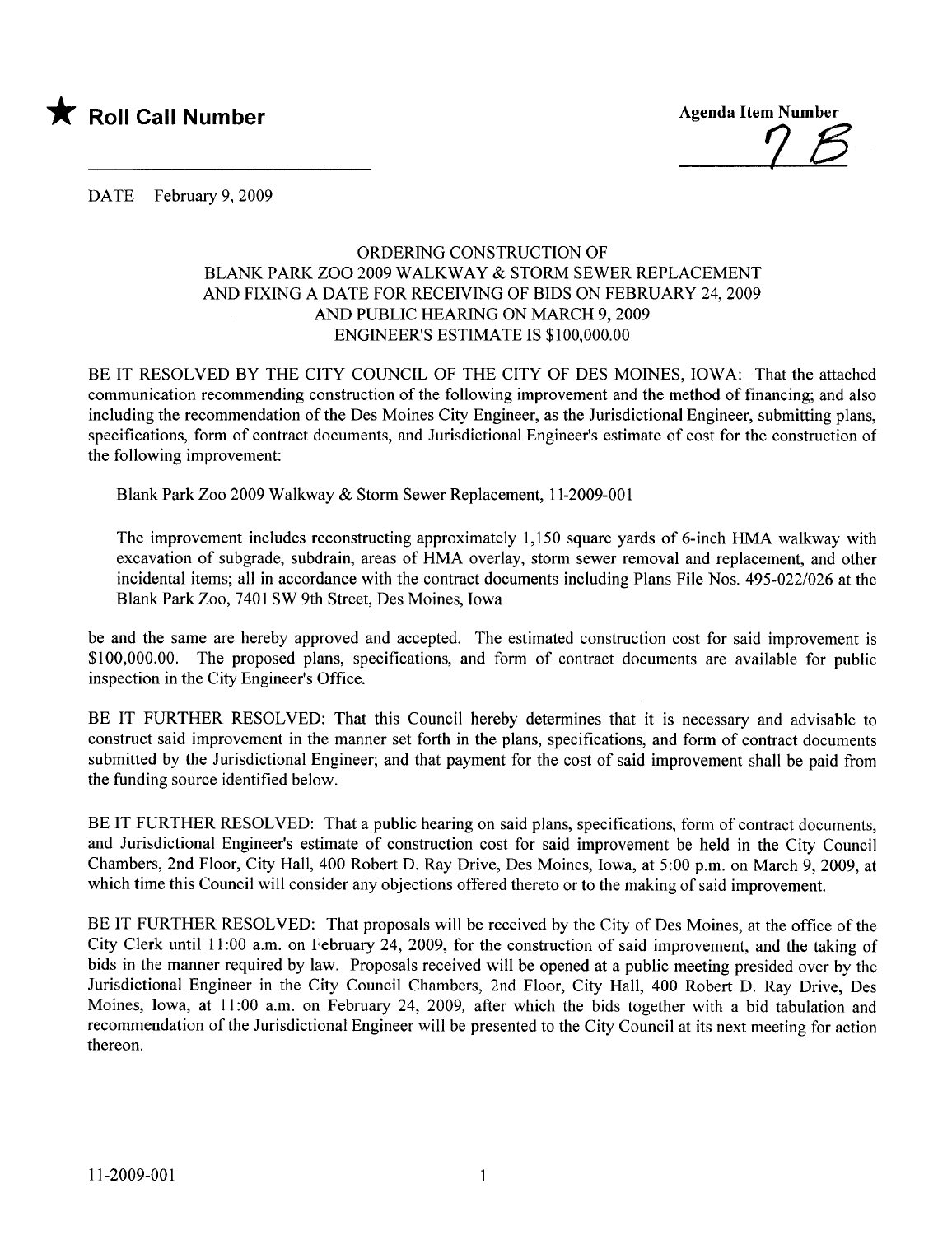



DATE February 9, 2009

BE IT FURTHER RESOLVED: That an appropriate Notice to Bidders and Notice of Public Hearing for said improvement be published in the Des Moines Register as provided and directed by Chapter 26 and/or 314, Code of Iowa.

(City Council Communication Number  $\mathcal{O} \mathcal{A} \cdot \mathcal{O} \mathcal{O} \mathcal{C}$  attached.)

Moved by to adopt.

FORM APPROVED:

 $\begin{array}{c} \n\sqrt{1 + \frac{1}{2}} \\
\sqrt{1 + \frac{1}{2}} \\
\sqrt{1 + \frac{1}{2}} \\
\sqrt{1 + \frac{1}{2}} \\
\sqrt{1 + \frac{1}{2}} \\
\sqrt{1 + \frac{1}{2}} \\
\sqrt{1 + \frac{1}{2}} \\
\sqrt{1 + \frac{1}{2}} \\
\sqrt{1 + \frac{1}{2}} \\
\sqrt{1 + \frac{1}{2}} \\
\sqrt{1 + \frac{1}{2}} \\
\sqrt{1 + \frac{1}{2}} \\
\sqrt{1 + \frac{1}{2}} \\
\sqrt{1 + \frac{1}{2}} \\
\sqrt{1 + \frac{1}{2}} \\
\sqrt{1 + \frac{1}{2}} \\
\sqrt{$ Kuthen Vand

Kathleen Vanderpool . Deputy City Attorney

FUNDS AVAILABLE<br>
Allen McKinley

Des Moines Finance Director

 $\text{M}$  Funding Source: 2008-2009 CIP, Page Park-4, Blank Park Zoo Improvements, PKS013, G. O. Bonds

| <b>COUNCIL ACTION</b> | <b>YEAS</b> | <b>NAYS</b> | <b>PASS</b>     | <b>ABSENT</b> |  |
|-----------------------|-------------|-------------|-----------------|---------------|--|
| <b>COWNIE</b>         |             |             |                 |               |  |
| <b>COLEMAN</b>        |             |             |                 |               |  |
| <b>HENSLEY</b>        |             |             |                 |               |  |
| <b>KIERNAN</b>        |             |             |                 |               |  |
| <b>MAHAFFEY</b>       |             |             |                 |               |  |
| <b>MEYER</b>          |             |             |                 |               |  |
| <b>VLASSIS</b>        |             |             |                 |               |  |
| <b>TOTAL</b>          |             |             |                 |               |  |
| <b>MOTION CARRIED</b> |             |             | <b>APPROVED</b> |               |  |
|                       |             |             |                 |               |  |
|                       |             |             |                 |               |  |
|                       |             |             |                 | $\mathbf{X}$  |  |

I, Diane Rauh, City Clerk of said City Council, hereby certify that at a meeting of the City Council, held on the above date, among other proceedings the above was adopted.

IN WITNESS WHEREOF, I have hereunto set my hand and affixed my seal the day and year first above written.

Mayor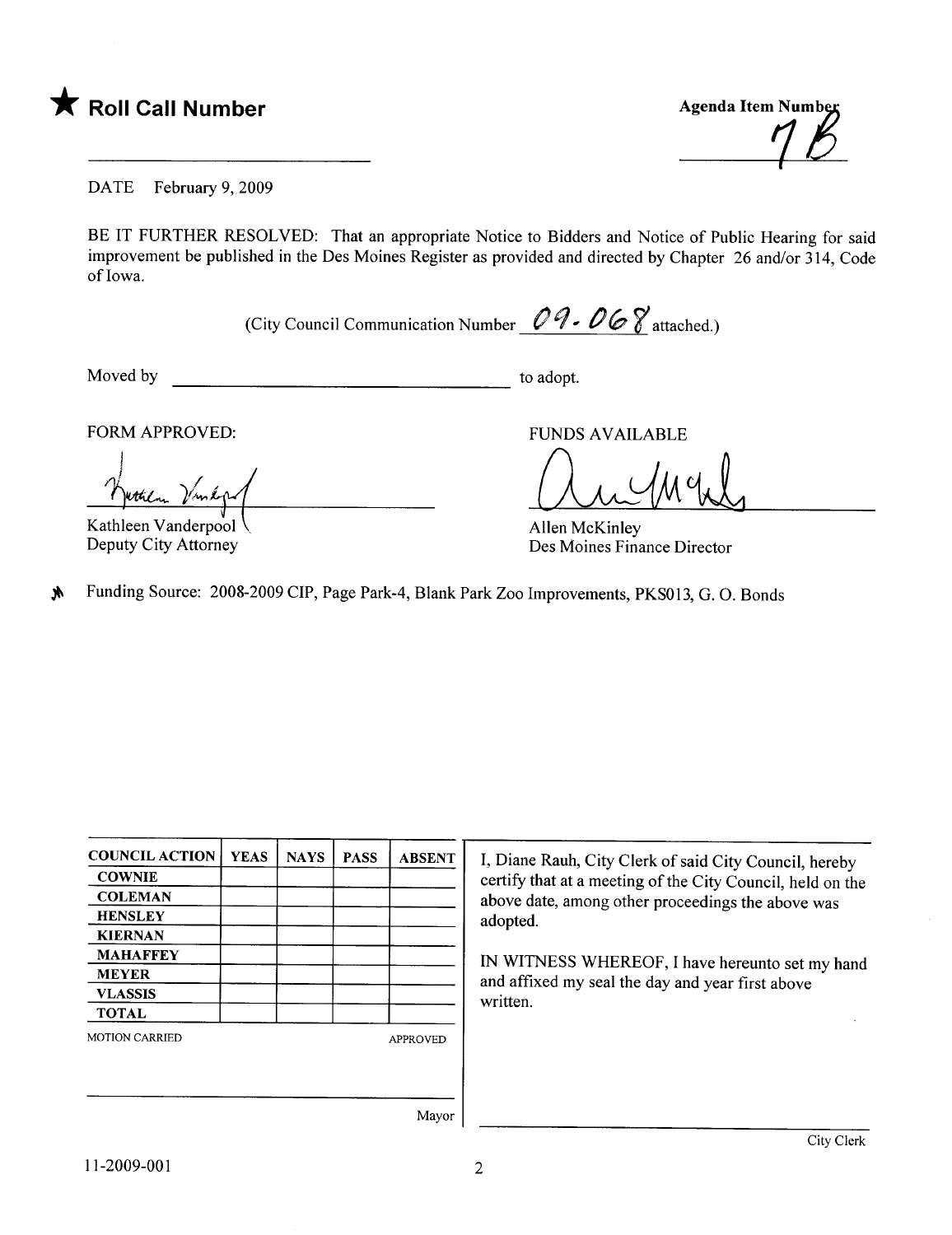

BLANK PARK ZOO 2009 WALKWAY AND STORM SEWER REPLACEMENT ACTIVITY I.D. 11-2009-001

i anno ţ Ń j warugs woo. **VEPER** MAN ITI I ITICAN